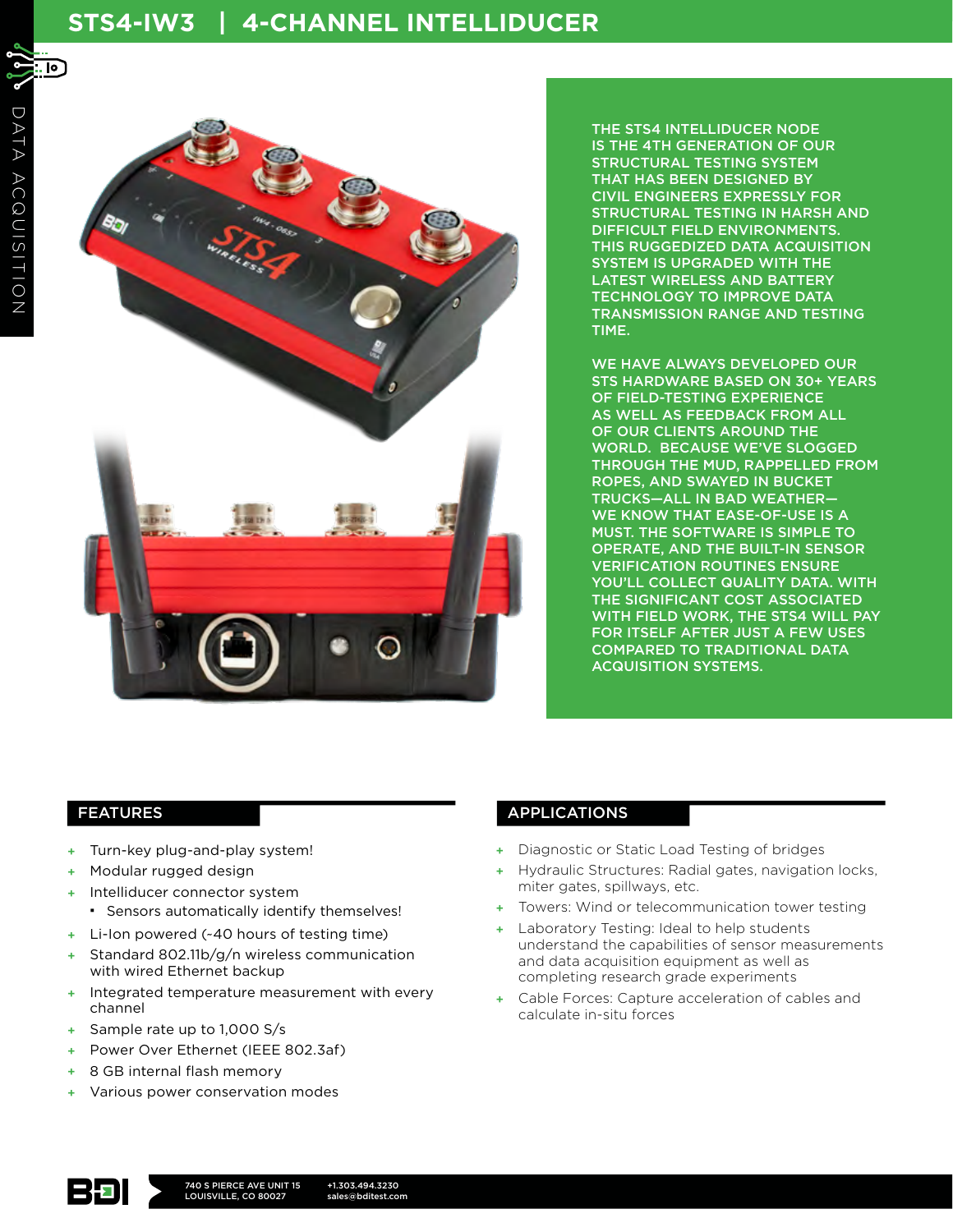

# SPECIFICATIONS

| <b>MODEL</b>                                       | <b>STS4-4-IW3</b>                                         |
|----------------------------------------------------|-----------------------------------------------------------|
| <b>MEASUREMENT TYPES:</b>                          |                                                           |
| <b>ANALOG INPUT</b><br>TEMPERATURE INPUT           | Analog Single-ended or Differential<br>3KΩ NTC Thermistor |
| <b>PROCESSOR</b>                                   | Stellaris® Arm® Cortex™-M3                                |
| <b>MAXIMUM SAMPLE RATE:</b>                        |                                                           |
| <b>ANALOG INPUT</b><br>TEMPERATURE INPUT           | 1,000 S/s<br>$\sim$ 1 S/s (non-user adjustable)           |
| <b>SAMPLE MODE</b>                                 | Sequential                                                |
| NODE-TO-NODE DATA SYNCHRONIZATION                  | +/-2.5 samples $@ 1,000 S/s$                              |
| PROGRAMMABLE GAIN STAGES                           | 11                                                        |
| ANALOG TO DIGITAL CONVERTER (ADC)                  | 24-bit ADC (Sigma delta)                                  |
| <b>VOLTAGE REFERENCE SYSTEM<sup>1</sup></b>        | Ratiometric                                               |
| ADC TEMPERATURE TOLERANCE                          | Gain drift 1ppm/°C                                        |
| <b>INPUTS</b>                                      |                                                           |
| <b>ANALOG INPUTS</b>                               | 4                                                         |
| TEMPERATURE INPUTS (NTC THERMISTOR ONLY)           | 4                                                         |
| <b>INPUT VOLTAGE RANGE GAIN STAGES<sup>2</sup></b> |                                                           |
| 1: 0.25X SINGLE-ENDED                              | $+40.0 V_{dc}$                                            |
| 2: 0.50X SINGLE-ENDED                              | $+20.0 V_{dc}$                                            |
| <b>3: 1X DIFFERENTIAL</b>                          | $\pm$ 5.00 V <sub>dc</sub>                                |
| 4: 2X DIFFERENTIAL                                 | $±2.50$ V <sub>dc</sub>                                   |
| 5: 4X DIFFERENTIAL                                 | $±1.25$ V <sub>dc</sub>                                   |
| 6: 8X DIFFERENTIAL                                 | $±625$ mV                                                 |
| 7: 16X DIFFERENTIAL                                | $±312$ mV                                                 |
| 8: 32X DIFFERENTIAL                                | $±156$ mV                                                 |
| 9: 64X DIFFERENTIAL                                | $±78$ mV                                                  |
| 10: 128X DIFFERENTIAL                              | $±39$ mV                                                  |
| 11: 256X DIFFERENTIAL                              | $±19$ mV                                                  |
| <b>INPUT IMPEDANCE</b>                             | $> 1$ M $\Omega$                                          |
| <b>PROTECTION</b>                                  | Surge, over-voltage, and isolated                         |
| <b>MEMORY</b>                                      |                                                           |
| <b>SYSTEM MEMORY</b>                               | 16 MB (Operating System)                                  |
| <b>INTERNAL MICROSD MEMORY</b>                     | 8 GB                                                      |
| <b>EXCITATION VOLTAGES</b>                         |                                                           |
| V <sub>X</sub> (PROGRAMMABLE)                      | +1 to +5 $V_{dc}$ @ 20 mA (per channel)                   |
| $V + 15$                                           | +15 $V_{\text{dc}}$ @ 400 mA (combined)                   |
| <b>EXCITATION VOLTAGE ACCURACY</b>                 |                                                           |
| V <sub>X</sub> (PROGRAMMABLE)                      | 16-bit resolution, typ. 5 ppm/°C                          |
| $V+15$                                             | ±5%                                                       |
| <b>POWER</b>                                       |                                                           |
| <b>LI-ION BATTERY</b>                              | +10.8 $V_{dc}$ (Nominal), 6.8 Ah, 73 Wh                   |
| <b>DC SUPPLY</b>                                   | +24 $V_{dc}$ @ 3.0 Amp (max for charging)                 |
| POWER OVER ETHERNET                                | +48 V <sub>dc</sub> (IEEE 802.3af)                        |
| <b>PROTECTION</b>                                  | over-voltage, reverse polarity, and ESD                   |

 $\widehat{\widetilde{\mathbb{F}}}$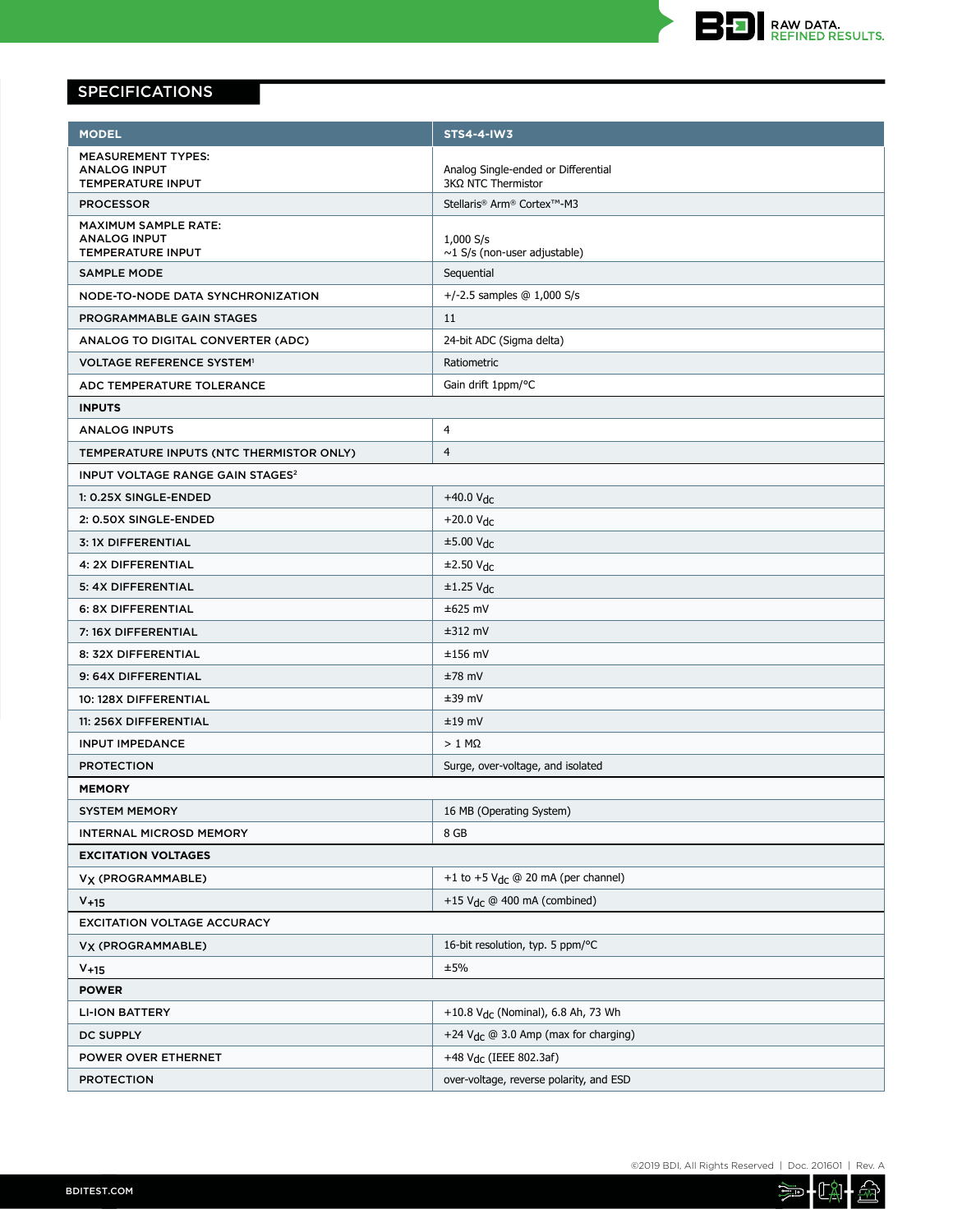| <b>MODEL</b>                             | <b>STS4-4-IW3</b>                                              |
|------------------------------------------|----------------------------------------------------------------|
| <b>POWER CONSUMPTION3</b>                |                                                                |
| <b>BASE CONSUMPTION</b>                  | 1.6 W                                                          |
| BASE CONSUMPTION ( $V_X$ & $V_{+15}$ ON) | 1.9 W                                                          |
| <b>TYPICAL ACQUISITION4</b>              | 2.2 W                                                          |
| <b>STAND BY MODE</b>                     | 1.20 W                                                         |
| <b>SLEEP MODE</b>                        | < 0.01 W                                                       |
| <b>COMMUNICATION</b>                     |                                                                |
| <b>WIRELESS</b>                          | 802.11b/g/n (2.412 - 2.484 GHz)                                |
| <b>ETHERNET</b>                          | 10T-Base (Galvanically Isolated)                               |
| <b>SENSOR INTERFACE</b>                  |                                                                |
| <b>CONNECTOR</b>                         | 10-Pin weatherproof Mil-Spec circular bayonet snap-lock.       |
| <b>INTELLIDUCER SUPPORT<sup>5</sup></b>  | Yes                                                            |
| <b>PHYSICAL</b>                          |                                                                |
| <b>ENCLOSURE</b>                         | Combination aluminum extrusion and high strength molded parts. |
| <b>WEATHER PROTECTION</b>                | Splash-proof                                                   |
| <b>SIZE</b>                              | 8.0 x 4.5 x 3.25 in (203 x 115 x 83 mm)                        |
| <b>WEIGHT</b>                            | 2.63 lb $(1,200 g)$                                            |
| <b>TEMPERATURE</b>                       |                                                                |
| BATTERY & DC SUPPLY OPERATION            | -4 °F to +140 °F (-20 °C to +60 °C)                            |
| <b>BATTERY CHARGING</b>                  | 32 °F to +104 °F (0 °C to +40 °C)                              |
| <b>STORAGE TEMPERATURE</b>               | -4 °F to +140 °F (-20 °C to +60 °C)                            |
| <b>COMPLIANCE &amp; WARRANTY</b>         |                                                                |
| <b>WIRELESS MODULE</b>                   | FCC, IC, and CE Certified                                      |
| <b>LI-ION BATTERY PACK</b>               | FCC Part 15 Class B, CE                                        |
| <b>WARRANTY</b>                          | 3 Years                                                        |
|                                          |                                                                |

<sup>1</sup> Ratiometric: The system reference voltages are all derived from the same high precision ultra-stable source. Any residual drift would change excitation and ADC reference effectively canceling drift out.

<sup>2</sup> Selectable through STS-LIVE, stated input voltage range 310%.

<sup>3</sup> Power consumption is based on wireless as the default communication mode.

4 Typical power drain is calculated with four 350ff full bridge strain transducer connected to the system and collecting data at the highest sample rate possible. This does not include battery charging power consumption.

5 Intelliducer support refers to BDI's intelligent sensor connector interface. The intelligent sensor interface contains the sensor ID, calibration factor, gain setting, etc. within a memory chip inside the sensor connector.

# OPTIONS & ACCESSORIES



**Intelliducer Connector** – Required for use with STS Intelliducer Nodes, cable is connected and potted for a weatherproof seal.



**Ethernet Cable** - Industrial shielded CAT5e Ethernet cable with IP67 RJ45 connectors on both ends. Supports PoE. Maximum length of 330 ft (100 m) per cable.



**Power Cable** - 100-240 Vac to +24 Vdc power supply with M8 connector. 3 ft (1 m) European plug.



**Power Cable** - 100-240 Vac to +24 Vdc power supply with M8 connectors. 3 ft (1 m) North American plug.



 $\mathcal{C}[\mathfrak{p}]$ 

 $\Box$